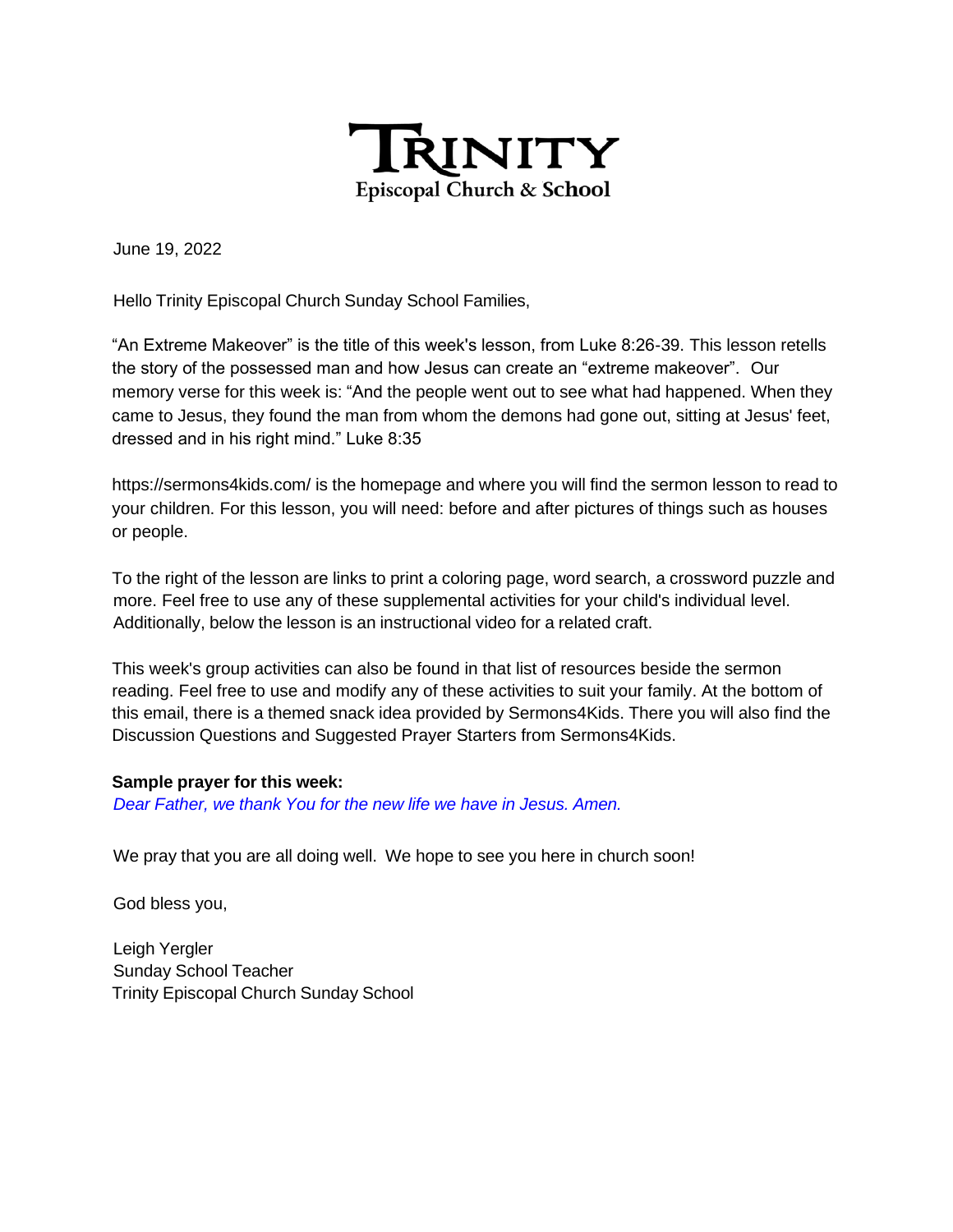# **Elementary Discussion:**

This week, kids will learn in Luke 8:35 about an extreme makeover Jesus performed on a man, and how He's still working today. After sailing from Galilee, Jesus and His disciples came across a man who was possessed by demons. He had been homeless and naked for years and begged Jesus to help him. Jesus cast the demons out of the man and into some nearby pigs who ran down the hill and drowned. When Jesus did an extreme makeover, it was from the inside out. Kids learned that Jesus isn't concerned about changing what a person looks like; He cares about what's inside our hearts. Bible Memory Verse: "And the people went out to see what had happened. When they came to Jesus, they found the man from whom the demons had gone out, sitting at Jesus' feet, dressed and in his right mind." Luke 8:35

# MONDAY:

- How could people tell that the man in today's passage was different?
- Thank God for His extreme makeovers.

# TUESDAY:

- What surprised you about this passage?
- Thank God for being all-powerful.

# WEDNESDAY:

- What is something that changes and goes through an extreme makeover to become better?
- Ask God to help you see extreme makeovers in everyday things.

#### THURSDAY:

- What did the demons beg Jesus to do?
- Thank God for helping His children.

#### FRIDAY:

- What does this passage tell us about Jesus?
- Ask God to show more of Himself to you.